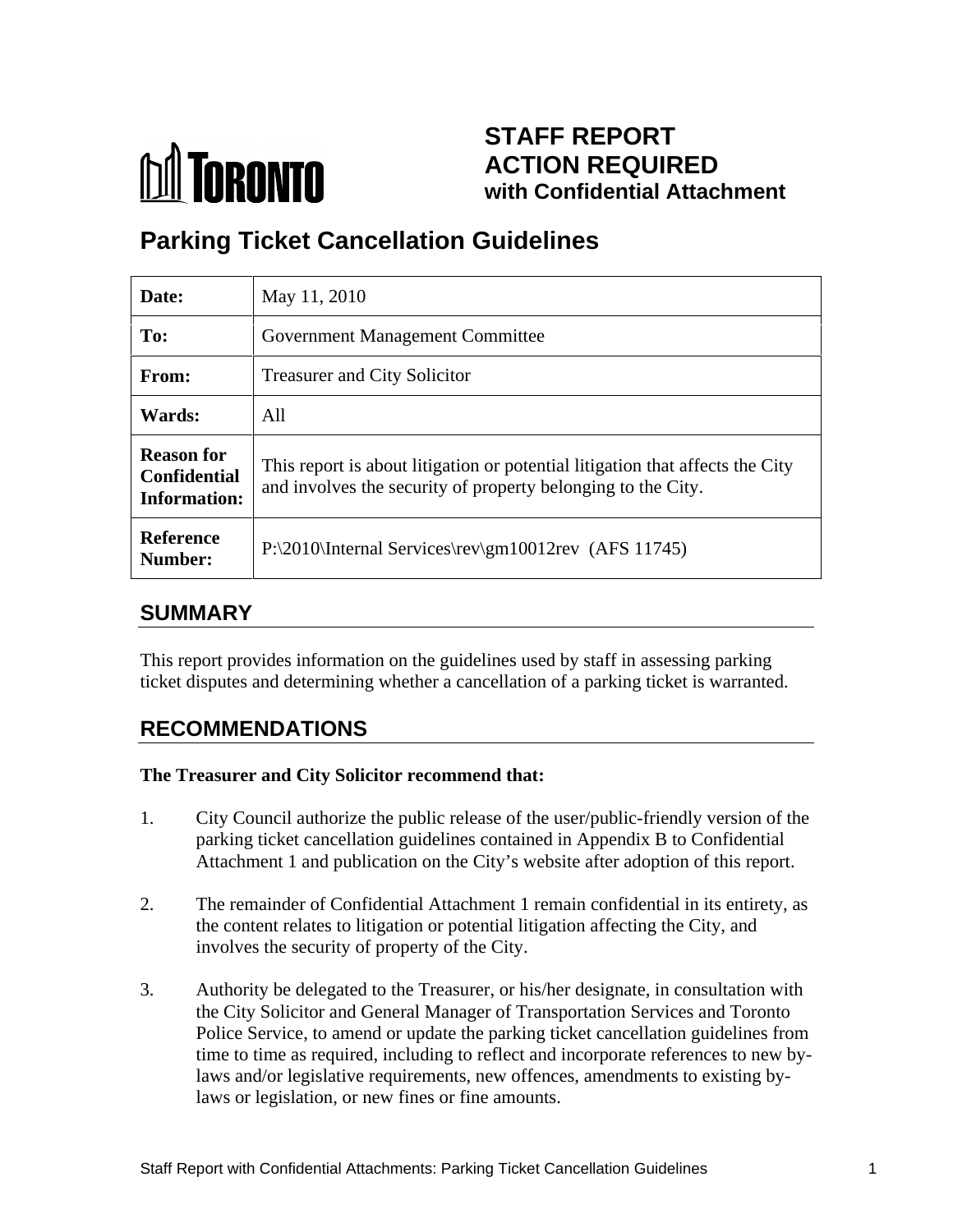4. The Treasurer, in consultation with the General Manager of Transportation Services, be directed to prepare a further report to the Government Management Committee as soon as possible in 2011 after completion of the Transportation Services review, to recommend the inclusion of new guidelines for couriers and delivery vehicles, and that staff continue to apply the existing guidelines until such time as the new guidelines are approved.

#### **Financial Impact**

There are no financial implications associated with this report.

The Deputy City Manager and Chief Financial Officer has reviewed this report and agrees with the financial impact information.

#### **DECISION HISTORY**

At its meeting held on February 22, and 23, 2010, City Council, in considering a report dated January 27, 2010 from the Auditor General titled "Controls Over Parking Tags Need Strengthening" (re: Audit Committee Report Meeting No. 1, Item AU15.2), adopted a recommendation requesting that "the Treasurer report to the Government Management Committee for its meeting on May 20, 2010, on the protocols/guidelines for parking tag cancellations prior to making the guidelines public."

The report and Council decision can be accessed at:

<http://www.toronto.ca/legdocs/mmis/2010/au/reports/2010-02-12-au15-cr.htm#AU15.2>

### **ISSUE BACKGROUND**

Parking tickets have always been a key component in enforcing the City of Toronto's parking by-laws, regulating the movement of traffic on City roadways, and helping to ensure smooth traffic flows and safe streets. Set fines have been established for each type of parking infraction, with the fine amount set at a level to serve as a deterrent to illegal parking.

In 2009, the Auditor General reviewed the City's parking ticket collection processes and acknowledged in his report that:

- the City has significant internal controls related to the process for cancelling parking tickets, and that in many instances parking tickets are cancelled due to circumstances beyond the City's control (for example, when the ticket is issued to a vehicle registered outside Ontario or the vehicle owner drives away before the ticket is received or affixed to the vehicle);
- while it may be possible to reduce the number of cancelled parking tickets, this can only be achieved through amendments to provincial legislation; and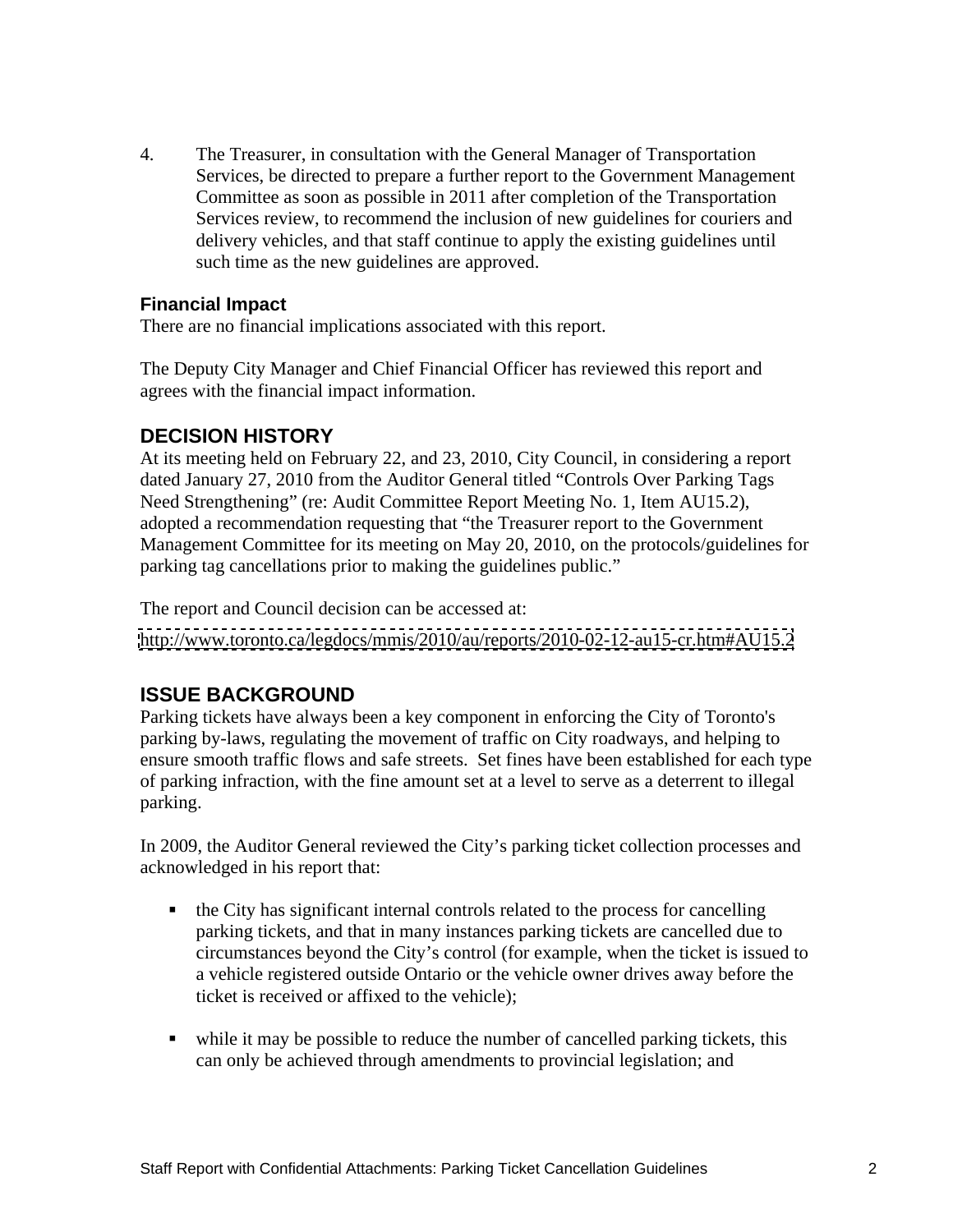$\blacksquare$ In 2008, of 425,000 cancellations, the City's "discretionary cancellations" at First Appearance Facilities totalled 12,000 parking tickets valued at over \$500,000. These cancellations are categorized as "discretionary" because City staff are allowed to exercise a degree of judgement in cancelling parking tickets. Examples in which tickets are cancelled relate to by-law exemptions, missing signs, educating first time offenders and medical emergencies.

The Toronto Police Service's (TPS) Parking Enforcement Unit is responsible for parking enforcement and issues the majority of the City's parking tickets each year. A small percentage of parking tickets are issued by trained Municipal Law Enforcement Officers (MLEO's) employed by private parking enforcement agencies (PPEA's). MLEO's are trained and certified by the TPS to issue parking tickets on private or municipal property. PPEA's are required to obtain a license from the City's Municipal Licensing and Standards Division in order to operate in the City.

Until 1994, the TPS's Parking Enforcement Unit was also responsible for resolving parking ticket disputes and processing requests for trial. In 1994, the responsibility for hearing disputes and processing trial requests was transferred to the former Metropolitan Toronto government.

#### **History of the Parking Ticket Dispute Process and Associated Legislation**

Prior to 1994, provincial legislation governing parking offences and parking ticket matters required citizens who received a parking ticket to either pay the ticket or to request a trial by completing the back of the ticket and mailing it in for court scheduling.

In 1994, the *Provincial Offences Act* (POA) was amended to establish First Appearance Facilities (FAFs) in high volume areas such as Metro Toronto, and in all areas where photo radar was to be piloted, in an effort to minimize the volume of minor offences before the courts. The intent of the FAFs was to review the circumstances of the infraction and to withdraw or reduce charges where appropriate. A trial would only be requested and scheduled where an issue was unable to be resolved at the FAF.

The City of Toronto's first FAFs established in 1993 were operated and staffed by the TPS's Parking Enforcement Unit. First Appearance Facilities continued to be operated by TPS until 1994, at which time they were transferred to the then Municipality of Metropolitan Toronto.

 With the establishment of the FAFs, and to ensure that parking ticket disputes were handled in a consistent and fair manner, the TPS, like many other Police Services / municipalities that operated FAFs, developed guidelines to assist staff in identifying circumstances where a cancellation was warranted. The criteria and conditions set out in the guidelines provided TPS staff with a basis to apply discretionary cancellations consistently.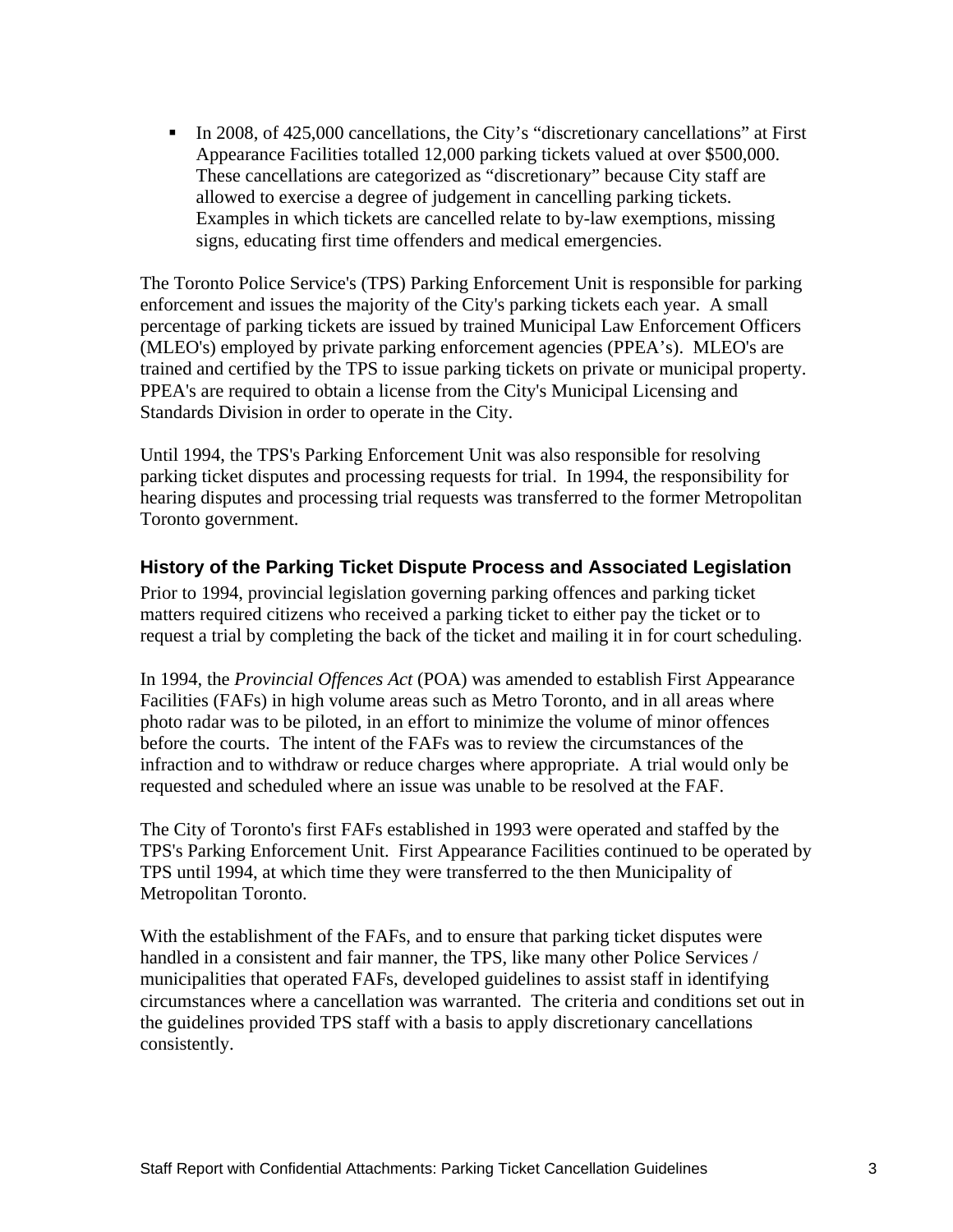In light of the many different circumstances and myriad of by-laws surrounding parking offences, it is important that each ticket under dispute be reviewed and assessed individually. For example, two drivers who have been ticketed for the same reason, same offence code and same by-law may present different reasons, circumstances and evidence for parking illegally. These could include, for example, medical reasons, personal reasons or other factors such as weather conditions. These factors must be considered individually in determining discretionary cancellations in order to provide a fair assessment of the parking ticket incident. As such, the criteria for cancellations used by the TPS FAF staff were established as "guidelines" to allow a degree of discretion in decision making, with the intent that tickets which were unlikely to receive a conviction through the courts, based on the evidence provided and the circumstances surrounding the dispute, could be cancelled, and thus eliminate such tickets from the trial/court system.

In 1994, responsibility for processing parking ticket disputes and the operation of the FAFs was transferred from the TPS to the then Municipality of Metropolitan Toronto, Finance Department. The transfer established a segregation of duties and responsibilities so that the Police continued to be responsible for enforcing the City's transportation and parking by-laws (including ticket issuance), while the municipality took on responsibility for processing and collecting fines for parking tickets, and the courts maintained responsibility for hearing parking ticket trials.

Following amalgamation in 1998, the FAFs remained in Finance under the Revenue Services Division. The guidelines currently used by Revenue Services' FAF staff in assessing parking ticket disputes are essentially the same guidelines inherited from the TPS in 1994, updated as required to reflect and incorporate new by-law requirements and amendments, legislative changes, changes to fine structures, and the introduction of new parking offences.

### **COMMENTS**

Although the City of Toronto's collection rate is one of the highest in Canada, of the approximately 2.8 million tickets issued in 2009, 428,651 or 15.34% of these tickets were cancelled. Parking tickets are cancelled for a variety of reasons. While many of the cancellations were required due to errors on the tickets or for legislative reasons such as offenders driving away prior to having the ticket served, approximately 6% were cancelled for discretionary reasons, using the guidelines inherited from the TPS.

In administering the guidelines for cancellations, FAF staff must review each disputed ticket based on the evidence presented by the person who received the ticket, the nature of the infraction, and the circumstances of the ticket issuance. Additional steps routinely taken by FAF staff to ascertain whether a ticket warrants a cancellation include:

- examining the license plate history to identify past infractions, whether there are prior cancellations and the reasons for cancellations;
- requesting an investigation by Transportation Services, the Toronto Parking Authority or the Toronto Police Service Parking Enforcement Unit to verify that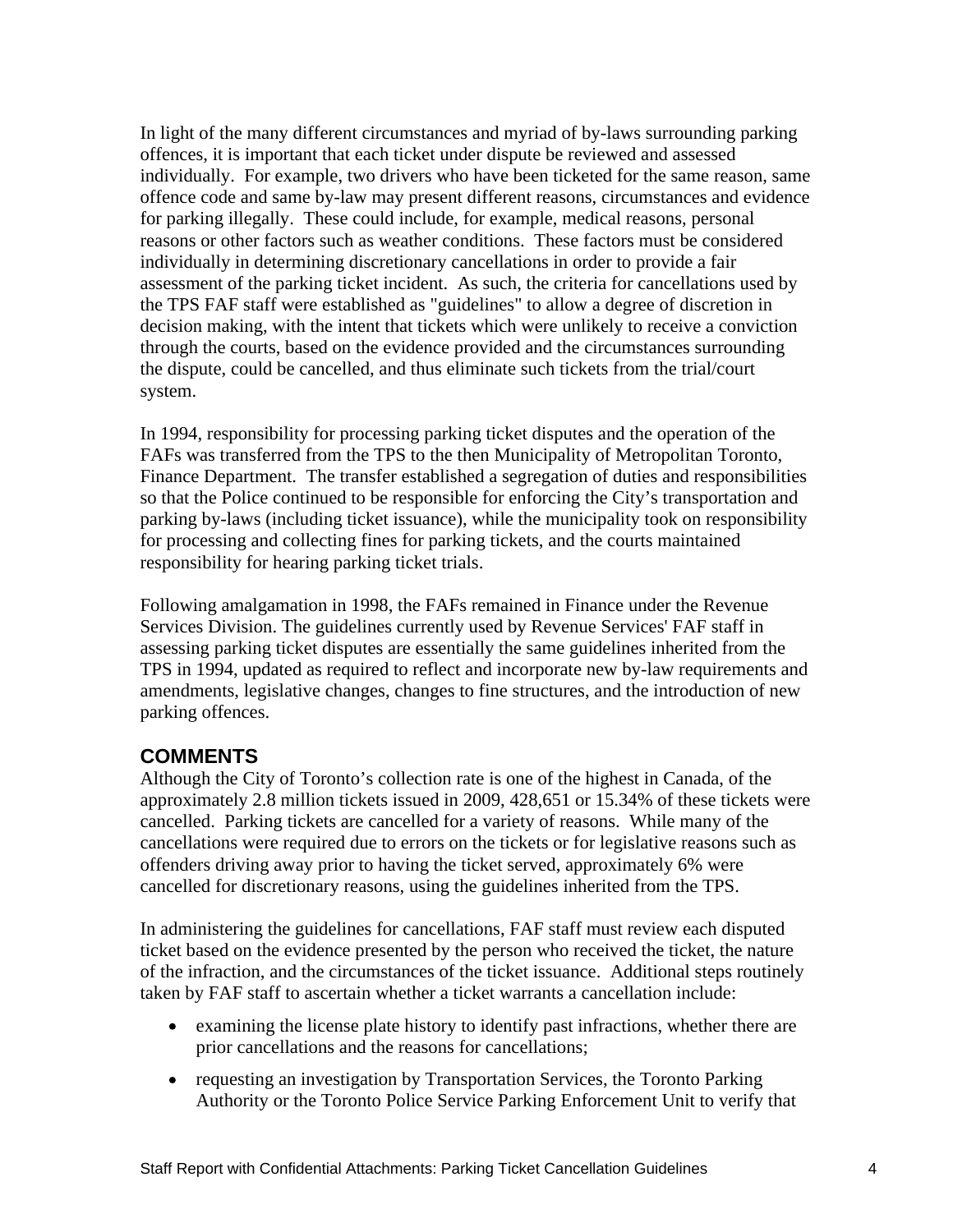signage may have been missing or covered, that meters or pay and display machines were not operational at the time of the infraction and/or that work was being carried out on the roadway, preventing legal parking;

- reviewing various by-law exemptions and permit parking zones to confirm that the permit was used in the correct zone;
- confirming temporary police considerations which would permit illegal parking due to police investigations, construction zones (ie: heavy crane lifts) or other street closures directed by police;
- $\bullet$ accessing the Ministry of Transportation license plate/vehicle registration data to verify whether disabled parking permits are valid.

Table 1, below, summarizes the various reasons why tickets were cancelled in 2009.

|         | <b>Parking Tickets</b><br>Cancelled in 2009 | <b>Reason for Cancellation</b>                                                                                                                    |
|---------|---------------------------------------------|---------------------------------------------------------------------------------------------------------------------------------------------------|
|         | $\%$                                        |                                                                                                                                                   |
| 163,370 | 5.85%                                       | Cancelled by Parking Ticket staff for various reasons including utility<br>or road work, by-law exemptions, missing signs, errors on ticket, etc. |
| 107,536 | 3.85%                                       | Drove Away - offender drives away before officer can serve the<br>ticket.                                                                         |
| 94,847  | 3.39%                                       | Out-of-Province - Tickets issued to out-of-province vehicles where<br>license plate and owner information is unavailable.                         |
| 45,465  | 1.63%                                       | Plate errors - plate does not exist, plate is unattached*.                                                                                        |
| 9,041   | 0.32%                                       | Incomplete - missing information.                                                                                                                 |
| 5,701   | 0.20%                                       | Cancelled/Conviction by Justice of the Peace at Trial**.                                                                                          |
| 1,685   | 0.06%                                       | Spoiled – error on parking ticket.                                                                                                                |
| 1,006   | 0.04%                                       | Illegible - processing staff are unable to read the ticket.                                                                                       |
| 428,651 | 15.34%                                      |                                                                                                                                                   |

**Table 1 – Parking Tickets - Breakdown of Tickets Cancelled in 2009**

Plate errors include cases where license plate information on the ticket does not match MTO license plate data, e.g. where plate information has been entered manually or by the hand–held device and MTO records indicate that the plate has been returned to the MTO, the plate has not been issued, the plate was not found, the expiry date sticker and MTO expiry dates don't match, the plate has been reported stolen, or the plate is unattached (not assigned to any specific vehicle). The contract of the contract of the contract of the contract of the contract of the contract of the contract of the contract of the contract of the contract of the contract of the contract of the contract of the

\*\* Cancelled/Conviction by the Judiciary - may result in a conviction being registered; however, a suspended sentence may be imposed whereby the offender is not required to pay the fine and the ticket is treated as cancelled since no revenue is forthcoming.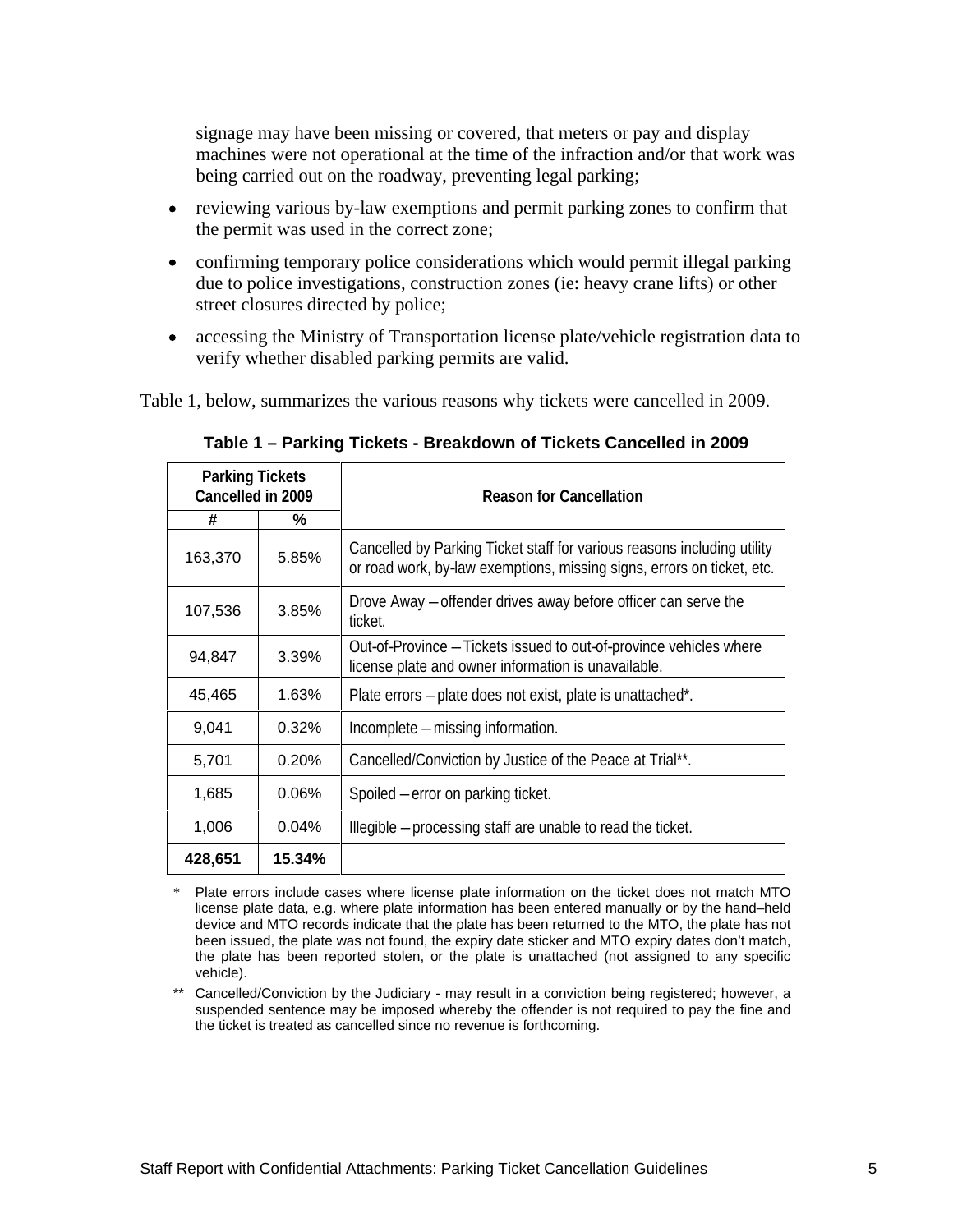Staff report annually on the level of parking ticket activity each year, including the number of cancelled tickets and the reasons for cancellations, in a briefing note prepared for members of Council and posted on the City's website. The link to the 2009 Parking Ticket Activity briefing note is:

#### <http://www.toronto.ca/pay-toronto-tickets/pdf/2009activitybn.pdf>

To help staff make informed, consistent decisions about parking ticket cancellations, the City of Toronto, like many other municipalities who operate First Appearance Facilities under the *Provincial Offence Act*, continue to use established guidelines to assist staff in determining whether a cancellation is warranted. Where the circumstances surrounding an illegally parked and ticketed vehicle suggest that there is minimal or no probability of conviction if the matter proceeds to trial, the ticket is cancelled. Supported by the Judiciary, this approach mitigates court costs and frees up court resources to hear more serious offences.

Appendix A to Confidential Attachment 1 to this report contains the parking ticket cancellation guidelines that are currently used by First Appearance Facility staff. These are provided in confidence as the content relates to litigation or potential litigation affecting the City, and involves the security of property of the City.

#### **Publication of Ticket Cancellation Guidelines**

The reasons for publishing ticket cancellation guidelines as recommended in this report is to streamline the process for disputing a parking ticket, and to reduce the number of parking tickets where a trial has been requested. If the public are aware of circumstances where a ticket may be cancelled without having to request a trial, and they have valid grounds or evidence to support the cancellation, they may simply request that the ticket be cancelled at one of the City's First Appearance Facilities. Examples of this may be cases where a vehicle owner has purchased (and can present) a valid pay-and-display ticket that covers the period in which a parking ticket was issued, or other cases where a driver is in possession of a valid handicapped permit that provides an exemption for the parking offence for which the ticket was issued.

Similarly, where individuals realize that the parking ticket does not meet the requirements for cancellation, or they do not have the required evidence as set out in the guidelines, they may choose to pay the ticket, rather than request a trial, given that the court may likely uphold the ticket issuance. In any event, an individual wishing to have a ticket cancelled must attend in person at one of the City's First Appearance Facilities. Putting the parking ticket cancellation guidelines in the public domain will help to foster better understanding by the public of the City's processes and criteria for cancellation and by doing so will help to reinforce that parking ticket cancellations are dealt with in an equitable and fair manner according to an established set of rules.

Finally, given that public guidelines posted on the City's website may need to be modified to clarify or better explain the circumstances surrounding cancellations, based on feedback received from the public, and/or to reflect any necessary changes to the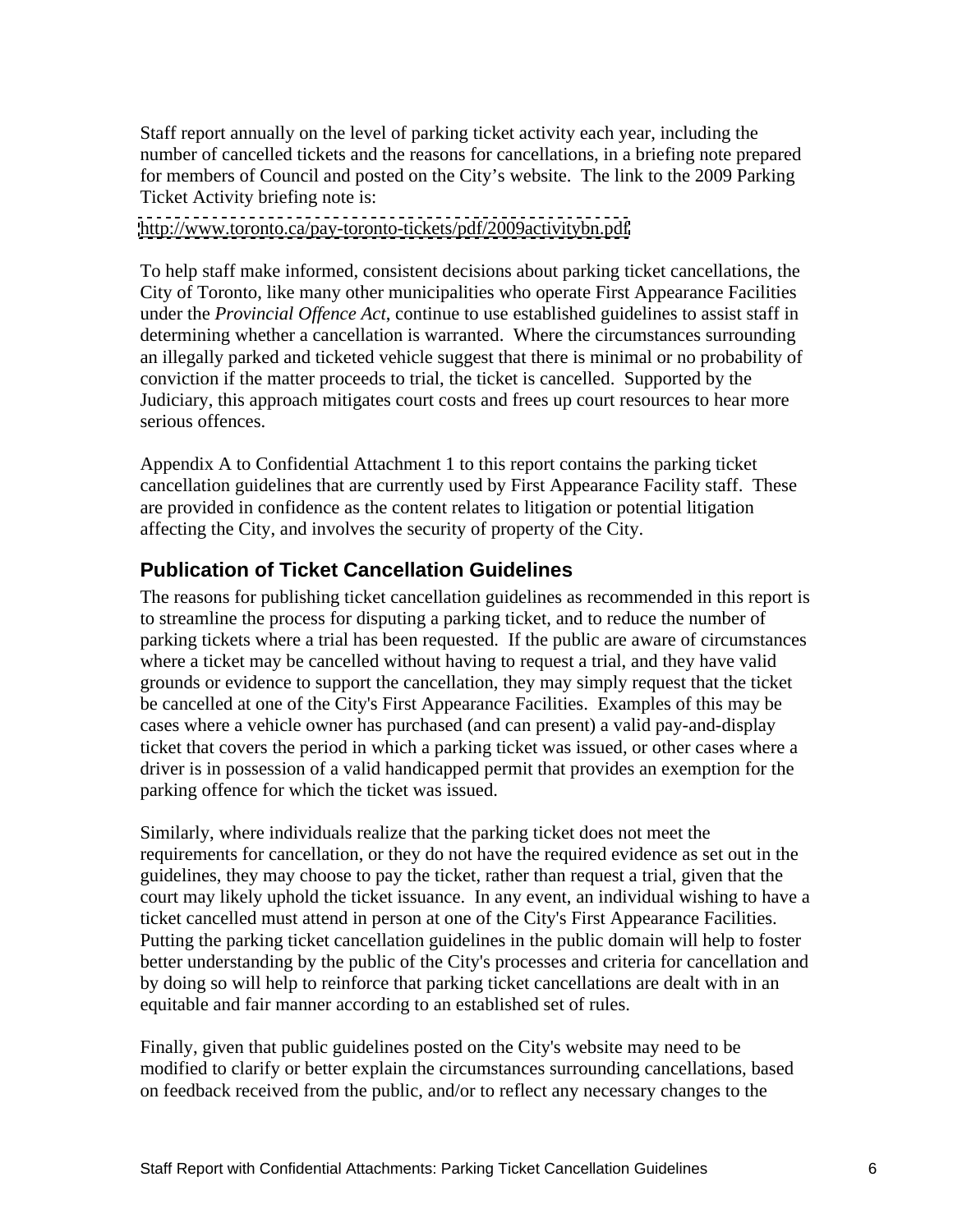guidelines arising from future legislative changes or new or amended City by-laws that specify new fines or fine amounts, this report recommends that authority be delegated to the Treasurer, or to his/her designate, to update the parking ticket cancellation guidelines from time to time and as required, in consultation with the City Solicitor and General Manager of Transportation Services and the Toronto Police Service.

### **Future Report on Courier and Delivery Vehicles**

It should be noted that the new user/public-friendly parking ticket cancellation guidelines proposed to be published do not currently include any references or criteria related to cancellations for courier and delivery vehicles. The Transportation Services Division is currently reviewing the parking enforcement process for courier and delivery vehicles, with a view to developing a parking and transportation strategy for such vehicles, at which time complementary guidelines will be reported to Committee and Council for consideration.

The Transportation Services review is intended to develop a parking and transportation strategy for delivery and courier vehicles that balances overall traffic management and commerce in the City of Toronto and the legislative provision (under the *Highway Traffic Act*) which provides an exemption from the City's parking by-laws for vehicles when standing temporarily for the purpose of, or while actually engaged in, loading or unloading merchandise or passengers.

Courier and delivery vehicles that operate in the City deliver tens of millions of dollars worth of goods each day. For a variety of reasons including but not limited to the fact that many of the City's core areas do not have adequate loading and unloading zones for couriers and delivery vehicles, many vehicles park illegally while on delivery. This results in a high number of parking tickets being issued to courier and delivery vehicles.

 In taking a global view on this issue, the Transportation Division's review will seek to balance the importance of commerce against the need of public transit and other users of the roadways.